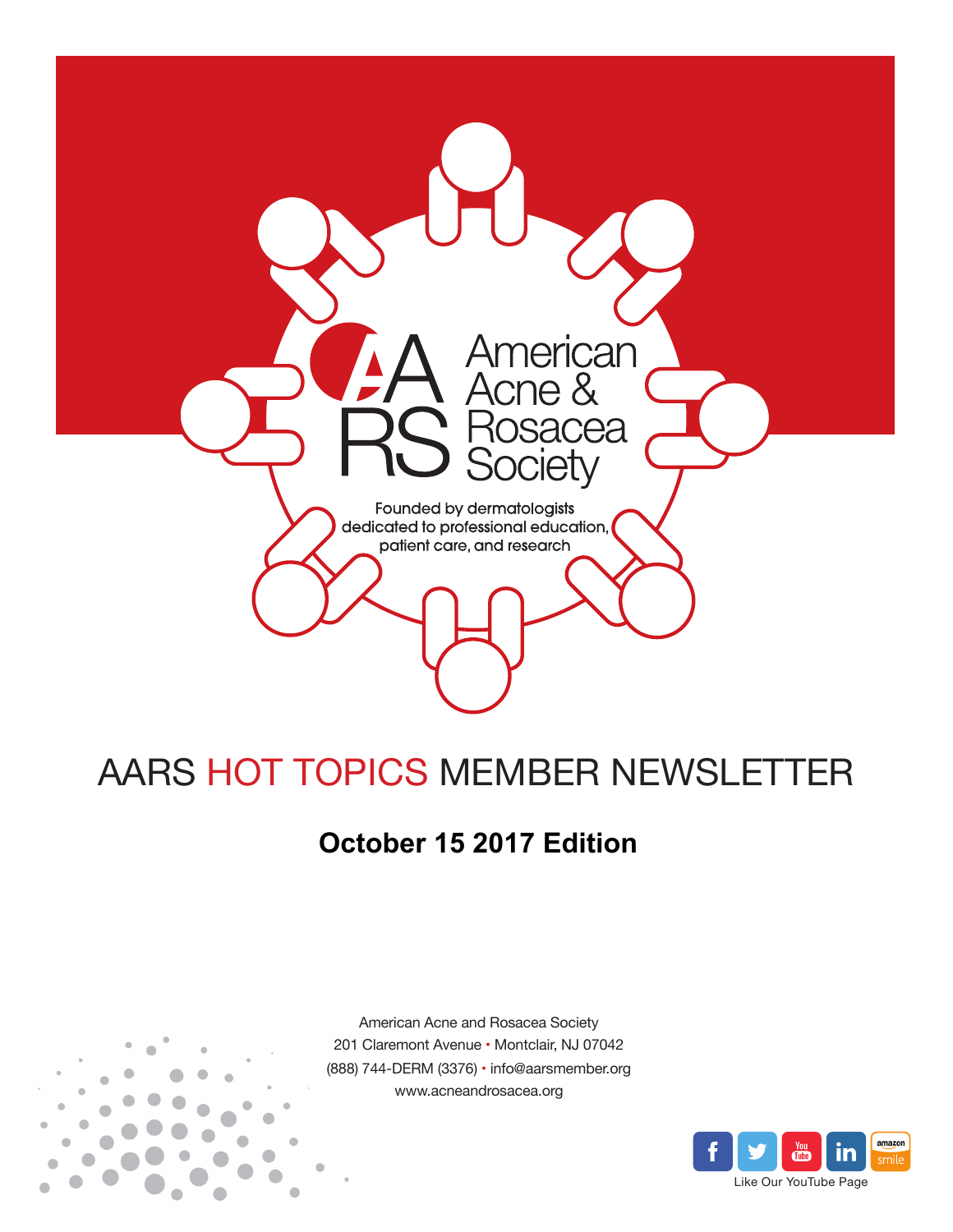

American Acne & Rosacea Society Member Newsletter | www.acneandrosacea.org

*We encourage you to invite your colleagues and patients to get active in the American Acne & Rosacea Society! Visit www.acneandrosacea.org to become member and donate now on www.acneandrosacea.org/ donate to continue to see a change in acne and rosacea.*

#### **TABLE OF CONTENTS**

#### **Industry News**

| <b>New Medical Research</b>                                                                |
|--------------------------------------------------------------------------------------------|
| Intense pulsed light treatment for patients with hidradenitis suppurativa: beware  3       |
| Fractional carbon dioxide laser for the treatment of facial atrophic acne scars: 3         |
|                                                                                            |
| <b>Clinical Reviews</b>                                                                    |
| Pulsed dye laser treatment combined with oral minocycline reduces recurrence4              |
| Comparative effects of schisandrin A, B, and C on Propionibacterium 5                      |
|                                                                                            |
| Hidradenitis suppurativa is associated with myocardial infarction, but not stroke  5       |
|                                                                                            |
|                                                                                            |
| The burden of illness of erythematotelangiectatic rosacea and papulopustular 7             |
| Treatment of moderate-to-severe acne vulgaris in a Hispanic population 7                   |
| <u>Nonablative fractional laser resurfacing in skin of color: evidence-based review  8</u> |
| <b>Patient Communication / Counseling</b>                                                  |

[Living with acne: belief and perception in a sample of Indian youths. .....................8](#page-8-1)

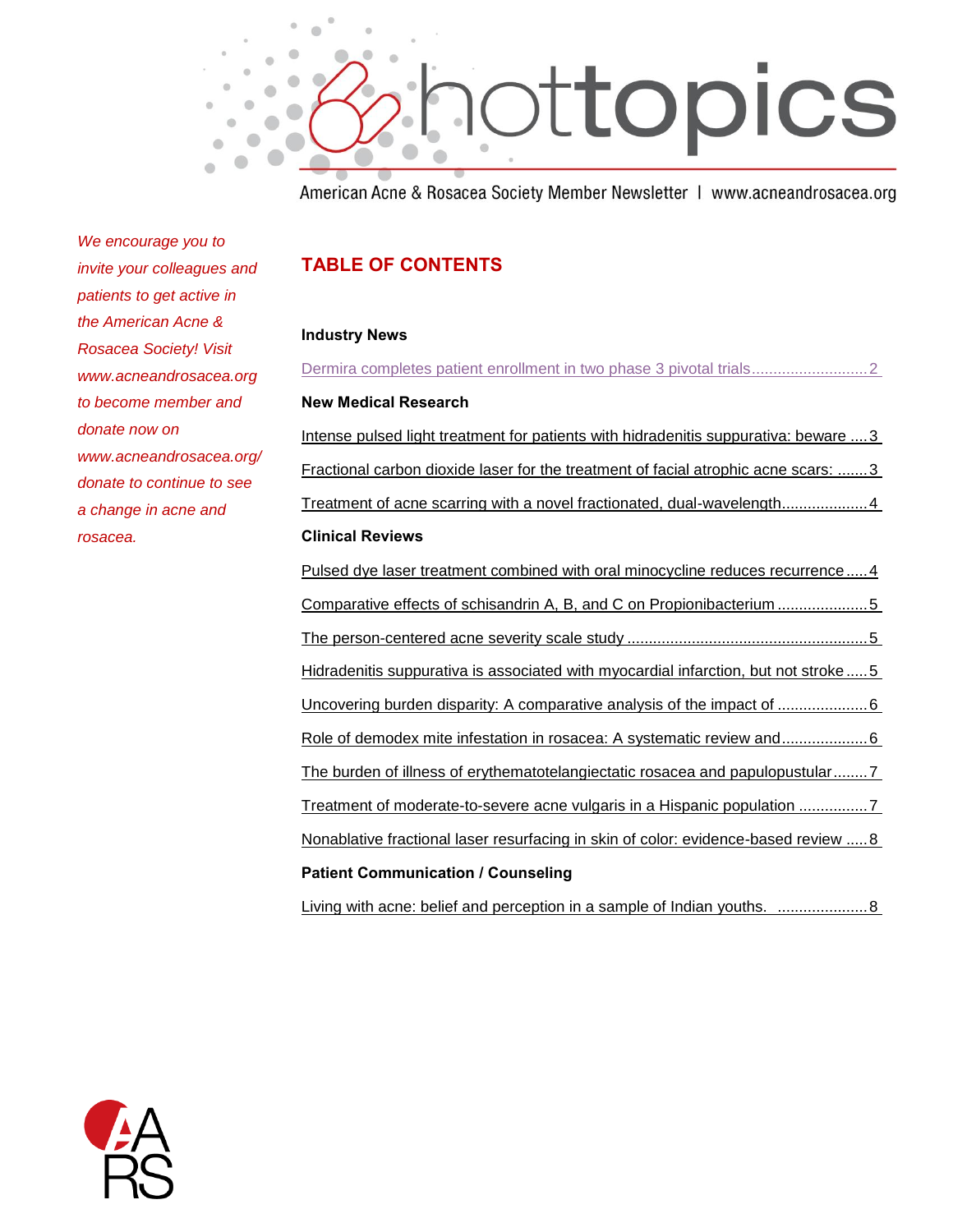### **Industry News**

<span id="page-2-0"></span>**Dermira completes patient enrollment in two phase 3 pivotal trials of olumacostat glasaretil for the treatment of acne vulgaris.** Press Release By: Dermira October 5, 2017. <http://investor.dermira.com/phoenix.zhtml?c=253686&p=irol-newsArticle&ID=2304857>

MENLO PARK, Calif., Oct. 05, 2017 (GLOBE NEWSWIRE) -- Dermira, Inc. (NASDAQ:DERM), a biopharmaceutical company dedicated to bringing biotech ingenuity to medical dermatology by delivering differentiated, new therapies to the millions of patients living with chronic skin conditions, today announced the completion of patient enrollment in its CLAREOS-1 and CLAREOS-2 Phase 3 clinical trials. Both trials are designed to evaluate the efficacy and safety of olumacostat glasaretil (formerly DRM01) in patients ages nine years and older with facial acne vulgaris. Olumacostat glasaretil is a novel, small molecule designed to target sebum production following topical application. "Despite the number of options currently available to treat acne, the majority of these treatments have been available for more than 30 years, and patients of all ages continue to seek new options to effectively and safely manage this common skin condition," said Luis Peña, chief development officer at Dermira. "We continue to believe that olumacostat glasaretil represents a potential new treatment option for acne with an exciting new mechanism of action that is designed to target sebum, and we look forward to sharing topline results from the Phase 3 clinical program in the first quarter of next year." Dermira expects to announce topline efficacy and safety results from the CLAREOS-1 and CLAREOS-2 studies in the first quarter of 2018. CLARITUDE, a third trial assessing the long-term safety of olumacostat glasaretil, will continue for an additional nine months. Positive results from CLAREOS-1 and CLAREOS-2, the completion of CLARITUDE and other registration-enabling studies and activities are required to support a potential New Drug Application (NDA) submission to the U.S. Food and Drug Administration (FDA) for olumacostat glasaretil. About Olumacostat Glasaretil Phase 3 Program: The Phase 3 clinical program consists of two randomized, multi-center, double-blind, parallel-group, vehicle-controlled trials, CLAREOS-1 and CLAREOS-2, designed to assess the efficacy and safety of olumacostat glasaretil compared to vehicle to support a potential NDA submission to the FDA. The program enrolled total of 1,503 patients (CLAREOS-1, n=759 and CLAREOS-2, n=744) ages nine years and older with moderate-to-severe acne vulgaris at 94 sites in the United States, Canada and Australia. In each trial, patients were randomized in a 2:1 fashion to receive either olumacostat glasaretil at a concentration of 5% or vehicle twice daily for 12 weeks. Consistent with the design of two earlier Phase 2 trials, inclusion criteria required a minimum of 20 inflammatory and 20 non-inflammatory facial lesions and an Investigator's Global Assessment (IGA) score of three or four on a five-point scale that ranges from a score of zero, representing clear skin, to a score of four, representing severe disease. The primary endpoints of both trials will evaluate the absolute changes from baseline in inflammatory and non-inflammatory lesion counts and the proportion of patients achieving at least a two-grade improvement from baseline to a grade of 0 or 1 on the fivepoint IGA scale. Secondary endpoints will evaluate the percentage change from baseline in inflammatory and noninflammatory lesion counts on the face and the proportion of patients achieving at least a two-grade improvement from baseline on the five-point IGA scale. All efficacy endpoints will be measured at the end of the 12-week treatment period. Safety will also be assessed. The Phase 3 program also includes an open-label study, CLARITUDE, assessing the long-term safety of olumacostat glasaretil, in which patients from either of the two Phase 3 studies will be permitted to continue to receive treatment for up to an additional 36 weeks. About Olumacostat Glasaretil: Olumacostat glasaretil is a novel, small molecule designed to target sebum production following topical application. Sebum is an oily substance made up of lipids produced by glands in the skin called sebaceous glands, and excessive sebum production is an important aspect of acne that is not addressed by available topical therapies. Olumacostat glasaretil is designed to exert its effect by inhibiting acetyl coenzyme-A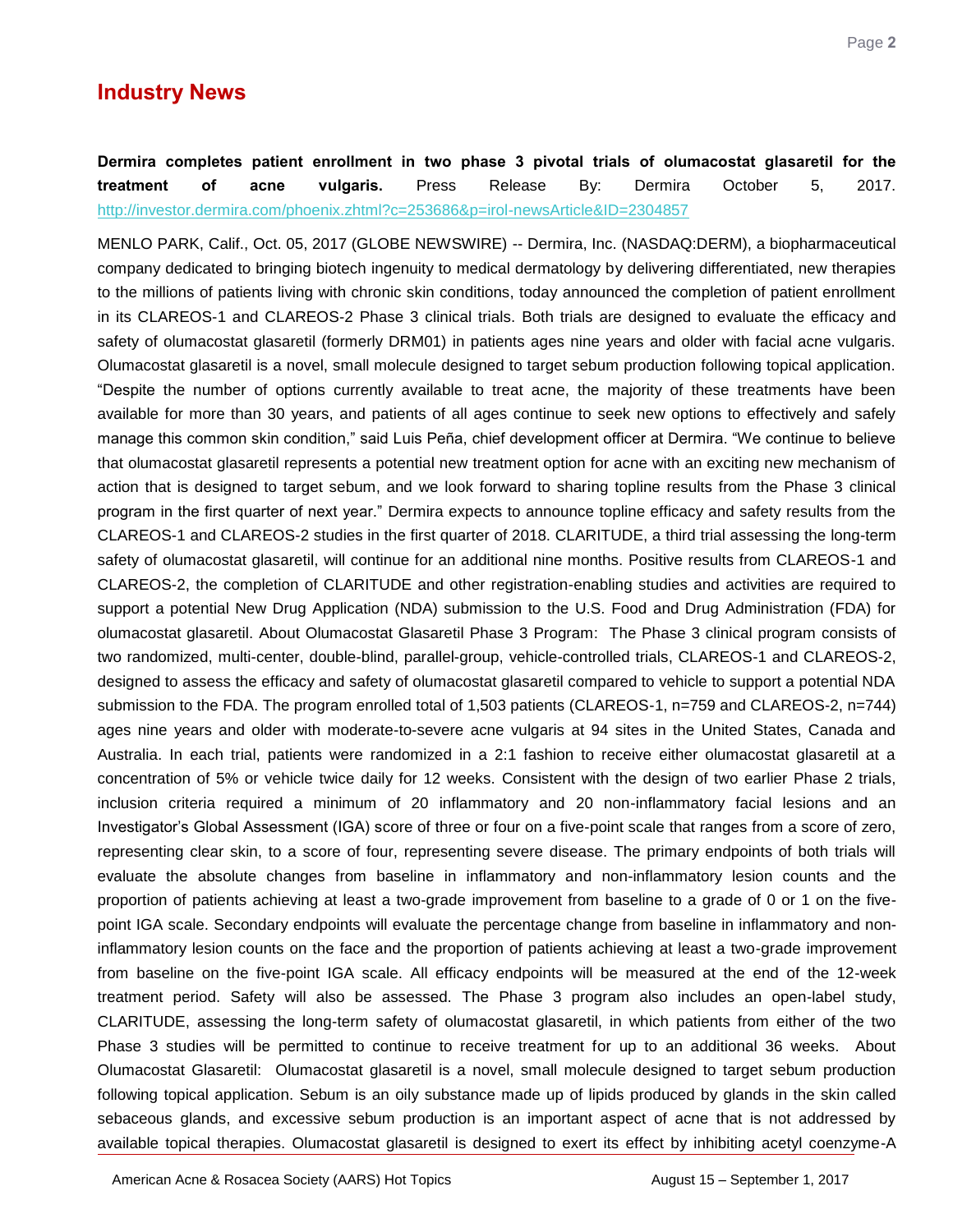carboxylase, an enzyme that plays an important role in the synthesis of fatty acids, a type of lipid that represents an essential component of the majority of sebum lipids.

[Download Reference Document](http://files.constantcontact.com/c2fa20d1101/8aa1fb49-41b3-4de3-a204-78f29ea2c4d6.pdf?ver=1507926478000)

## **New Medical Research**

<span id="page-3-0"></span>**Intense pulsed light treatment for patients with hidradenitis suppurativa: beware treatment with resorcinol.**  Theut Riis P, Saunte DM, Sigsgaard V, et al. J Dermatolog Treat. 2017 Oct 3:1-9. doi: 10.1080/09546634.2017.1387226. [Epub ahead of print]<https://www.ncbi.nlm.nih.gov/pubmed/28972804>

BACKGROUND: HS is a debilitating chronic skin disease of the hair follicle. Intense pulsed light therapy has been suggested for treatment of HS. In this letter we report a retrospective chart review of the Hidradenitis Suppurativa patients we have treated so far. MATERIAL AND METHOD: Twenty-five patients were treated with the Palomar LuxY IPL. Patients were treated with a pulse width of either 20 or 100 nm, using a fluence between 18 and 34 J/cm2

depending on the area treated, pain response and skin type. Patients were treated every 4 to 6 weeks. Results were gathered from medical charts Results: A total of 13 of 25 patients reported a reduction in disease activity and 17 of 25 reported an effect on hair growth. A reduction in disease activity co-occurred with a reduction in hair growth in all cases (p = 0.001). Seven patients experienced adverse effects, all of these patients were in concomitant Resorcinol treatment (p = 0.020). Patients with effect on disease activity had a mean of 7.46 treatments with patient without effect had a mean of 4.0 treatments. CONCLUSION: We suggest IPL as an adjuvant treatment, but advice caution when using IPL and topical Resorcinol in conjunction.

<span id="page-3-1"></span>**Fractional carbon dioxide laser for the treatment of facial atrophic acne scars: prospective clinical trial with short and long-term evaluation.** Elcin G1, Yalici-Armagan B2. Lasers Med Sci. 2017 Sep 11. doi: 10.1007/s10103-017-2322-7. [Epub ahead of print] <https://www.ncbi.nlm.nih.gov/pubmed/28894992>

The aim of this study was to evaluate the efficacy and safety of fractional carbon dioxide laser for the treatment of acne scars. Thirty-one participants, 15 female and 16 male, whose mean age was 34.84 ± 10.94 years, were included in this prospective study. The study took place between 2012 and 2016. Participants were evaluated with the "ECCA Grading Scale" before the first session, 3 months (short-term evaluation) and 3 years after the last session (long-term evaluation). Participants received two or three treatment sessions at 4-week intervals, with a 10,600 nm fractional carbon dioxide laser with pulse energies ranging between 100 and 160 mJ, 120 spot type, 75- 100 spot/cm2 density, and 30 W power. Self-assessments by the participants were done 3 months and 3 years after the last session. The mean ECCA score was 107.90  $\pm$  39.38 before the first session, and 82.17  $\pm$  36.23 at the time of short-term evaluation ( $p = 0.000$ ). The grade of improvement at the short-term evaluation was as follows: no improvement, mild, moderate, and significant improvement for 7 (22.6%), 11 (35.5%), 9 (29%), and 4 (12.9%) of the participants, respectively. Regarding self-assessments, 80.6 and 61.3% of the participants rated themselves as having at least mild improvement at the short-term and the long-term follow-up periods, respectively. The results of this study suggest that fractional carbon dioxide laser is an efficient treatment option for acne scars. Furthermore, self-assessment results show that more than half of the participants still experience at least mild improvement at the end of 3 years.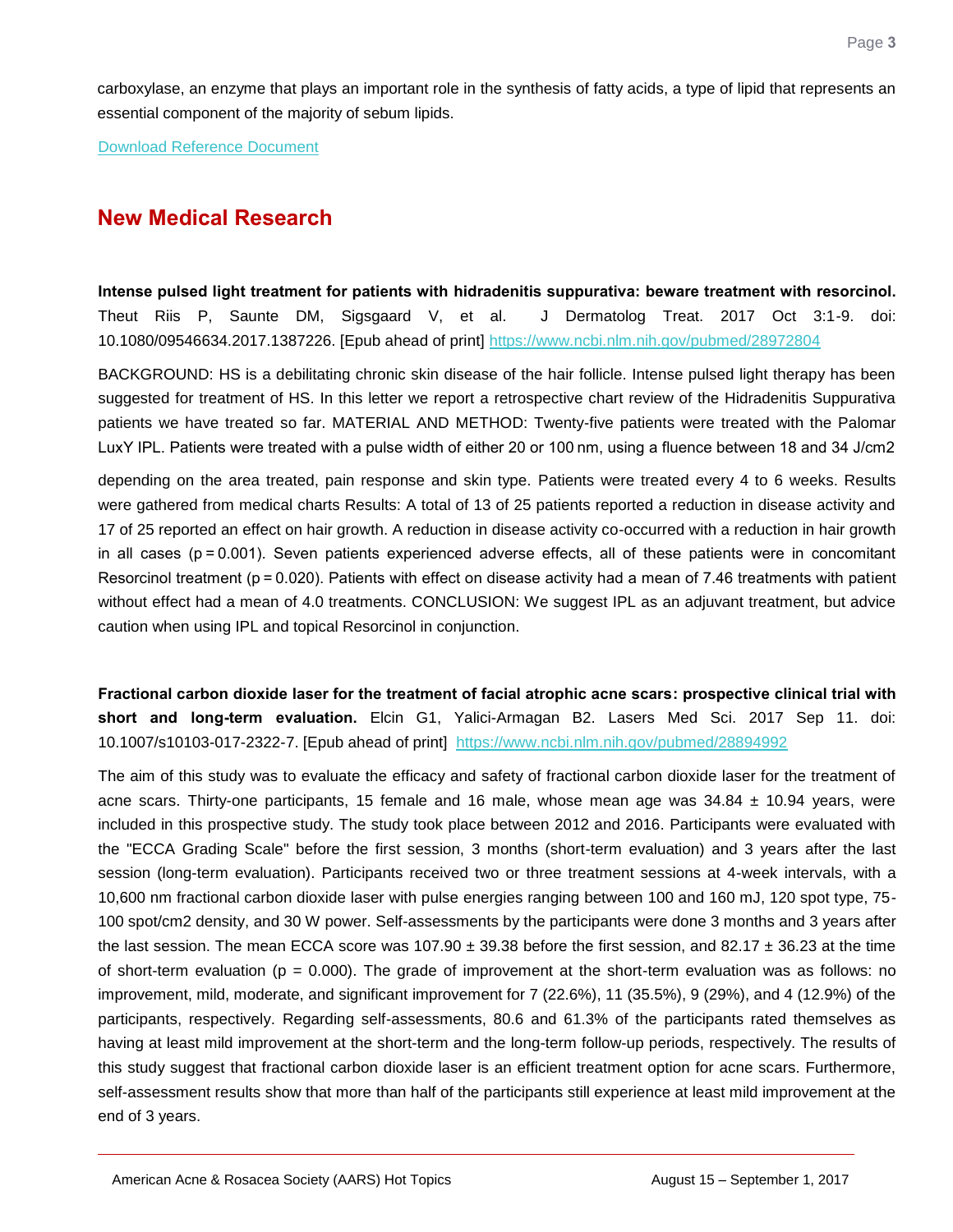<span id="page-4-0"></span>**Treatment of acne scarring with a novel fractionated, dual-wavelength, picosecond-domain laser incorporating a novel holographic beam-splitter.** Bernstein EF1, Schomacker KT2, Basilavecchio LD1, et al. Lasers Surg Med. 2017 Sep 28. doi: 10.1002/lsm.22734. [Epub ahead of print] <https://www.ncbi.nlm.nih.gov/pubmed/28960395>

BACKGROUND AND OBJECTIVES: Fractional treatment with a dual wavelength 1,064 and 532 nm picoseconddomain laser, delivering a 10 × 10 array of highly focused beamlets via a holographic optic, was investigated for the treatment of acne scars. STUDY: Twenty-seven of 31 subjects completed the study, 19 were treated using 1,064 nm and 8 were treated at 532 nm, all having four-monthly treatments. Blinded evaluation of digital images by three physician evaluators comparing pre- and 3-month post-treatment images measured efficacy using a 10-point scale. Subject self-assessment of treatment effects were also recorded. Safety was measured by recording subject discomfort scores and adverse effects. RESULTS: Blinded reviewers correctly identified the baseline image in 61 of the 81 image sets (75%), and baseline acne scar scores were  $1.8\pm0.7$  and  $1.8\pm0.5$  for the 1,064 and 532 nm cohorts, and decreased to  $1.1 \pm 0.5$  (P < 0.001) and  $1.1 \pm 0.0$  (P < 0.005), respectively. Post-treatment erythema, mild edema, and petechiae were the only side effects noted. CONCLUSION: The 1,064 and 532 nm picoseconddomain laser incorporating a 10 × 10 holographic beam-splitting handpiece was found to be safe and effective for the treatment of facial acne scars. The treatments were well tolerated and the subjects experienced little to no downtime.

[Download Reference Document](http://files.constantcontact.com/c2fa20d1101/2b6d9cff-378d-4f46-9907-d94a6679bb3b.pdf?ver=1507926479000)

## **Clinical Reviews**

<span id="page-4-1"></span>**Pulsed dye laser treatment combined with oral minocycline reduces recurrence rate of rosacea.** Ko HS, Suh YJ, Byun JW, Choi GS, Shin J. Ann Dermatol. 2017 Oct; 29(5):543-547. doi: 10.5021/ad.2017.29.5.543. Epub 2017 Aug 25. <https://www.ncbi.nlm.nih.gov/pubmed/28966509>

BACKGROUND: The recurrence rate of rosacea was not known very well, but has been reported as 60% in 6 months after withdrawal of the drug. It is not known which treatment can reduce relapses of rosacea effectively. OBJECTIVE: The objective was to identify whether 595 nm-pulsed dye laser (PDL) treatment reduced recurrence rate among rosacea patients who were treated with oral minocycline. METHODS: One hundred and seven Korean patients with rosacea who started treatment with oral minocycline (100 mg/d) with or without PDL (2∼4 sessions) were evaluated retrospectively. The recurrence rate was estimated using the Kaplan-Meier method, and difference was evaluated using the log-rank test. Cox proportional hazards model was used to estimate hazard ratios and 95% confidence intervals (CIs) of risk factors for the recurrence of rosacea. RESULTS: The recurrence-free survival analysis revealed that the group with oral minocycline plus PDL was significantly different compared with the group with oral minocycline alone (p=0.011). Cox proportional hazards model showed that the combined use of PDL with oral minocycline appeared to be a significant protective factor for the hazard of recurrence of rosacea (hazard ratio, 0.492; 95% CI, 0.257∼0.941; p=0.032). CONCLUSION: PDL can be used added to oral minocycline to reduce relapses among rosacea patients who are undergoing oral minocycline treatment.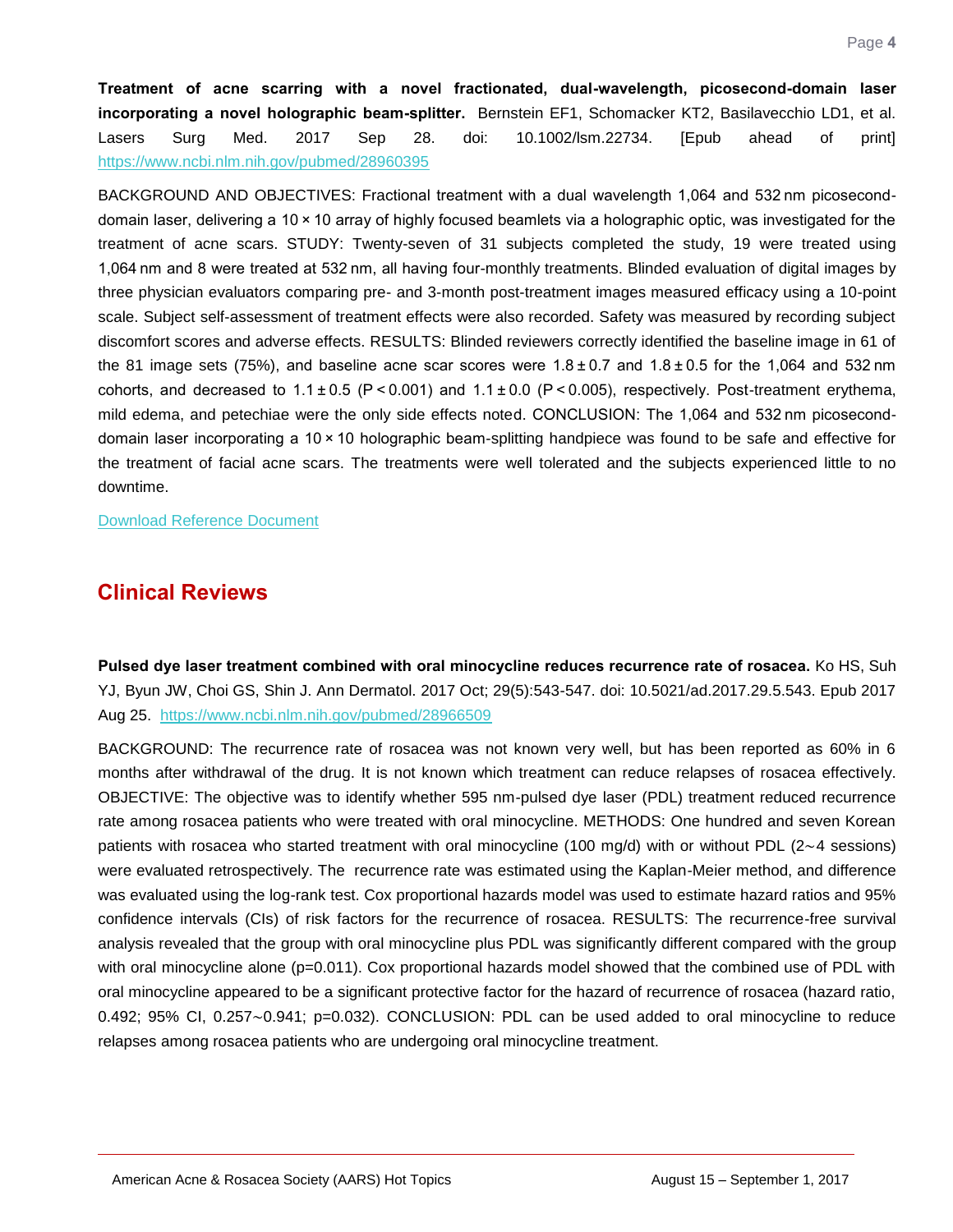<span id="page-5-0"></span>**Comparative effects of schisandrin A, B, and C on Propionibacterium acnes-induced, NLRP3 inflammasome activation-mediated IL-1β secretion and pyroptosis.** Guo M, An F, Yu H, et al. Biomed Pharmacother. 2017 Sep 30; 96:129-136. doi: 10.1016/j.biopha.2017.09.097. [Epub ahead of print] <https://www.ncbi.nlm.nih.gov/pubmed/28972885>

Propionibacterium acnes, a common pathogen associated with acne, is also responsible for various surgical infections. Schisandrin A, schisandrin B and schisandrin C, the representative lignans of Schisandra chinensis (Turcz.) Baill. extract, inhibit P. acnes-induced inflammation. However, their effects on P. acnes-induced IL-1β secretion and pyroptosis mediated by NLRP3 inflammasome activation remain unknown. In this study, we compared the effects of schisandrin A, B, and C (Sch A, B, and C) on IL-1β secretion and pyroptosis in P. acnesinfected THP-1 cells. As NLRP3 plays important roles in P. acnes-mediated inflammation and pyroptosis, we also investigated the effects of Schs on P. acnes-induced NLRP3 inflammasome activation by measuring the levels of NLRP3, active caspase-1, and mature IL-1β, and activity of caspase-1. Our results showed that Sch A, B, and C suppressed P. acnes-induced pyroptosis. Further, the three lignans significantly suppressed NLRP3 inflammasome activation, with the following potency: Sch C > Sch B > Sch A. Three lignans also inhibited the production of mitochondrial ROS and ATP release. Additionally, Sch B and C almost completely prevented the efflux of K+., whereas Sch A had a relatively weak effect. Collectively, our novel findings showed that Sch A, B, and C effectively suppressed IL-1β secretion and pyroptosis by inhibiting NLRP3 inflammasome activation in P. acnes-infected THP-1 cells. Thus, Schs may be promising agents for the treatment of P. acnes-related infections.

#### <span id="page-5-1"></span>**The person-centered acne severity scale study.** Patel DP, Bernardis E, Yan AC. Pediatr Dermatol. 2017 Sep 28. doi: 10.1111/pde.13262. [Epub ahead of print]<https://www.ncbi.nlm.nih.gov/pubmed/28960435>

Acne is one of the most common skin conditions seen by dermatologists. As with many other cutaneous diseases, due to its visibility, acne often produces a large psychosocial impact on patients who suffer from the disease. Such psychosocial burdens are exacerbated by the variation in acne presentation that can lead to the usage of multiple different treatments before visible improvements are appreciated. Although many scales have been established to determine severity from the clinician standpoint, patient-oriented scales are lacking. Clinicians use these severity tools to guide management and judge patient improvement from visit to visit. Creation of such a severity scale from a patient's perspective would allow patients to not only assess their perception of their acne independent of a physician but could also be used to determine patient satisfaction with treatment that would then help to more effectively guide management. Therefore the goal of this study is to create and validate a patient-centered acne severity scale using a visual analogue scale format.

<span id="page-5-2"></span>**Hidradenitis suppurativa is associated with myocardial infarction, but not stroke or peripheral arterial disease of lower extremities.** Miller IM, Ahlehoff O, Zarchi K, Rytgaard H, et al. Br J Dermatol. 2017 Sep 15. doi: 10.1111/bjd.15998. [Epub ahead of print]<https://www.ncbi.nlm.nih.gov/pubmed/28914960>

We performed a comparative cross-sectional study of the potential association of HS and the three outcome events: self-reported MI, self-reported stroke, and PAD measured by ankle-brachial index (ABI) ≤ 0.9. We included a selfreported HS group (n=430) identified in the general suburban population study (GESUS) using a validated questionnaire 2 (Table 1).The control group comprised participants from GESUS without HS, n=20,780.

[Download Reference Document](http://files.constantcontact.com/c2fa20d1101/97991148-8d50-46b3-87c1-0aa339239838.pdf?ver=1507926476000)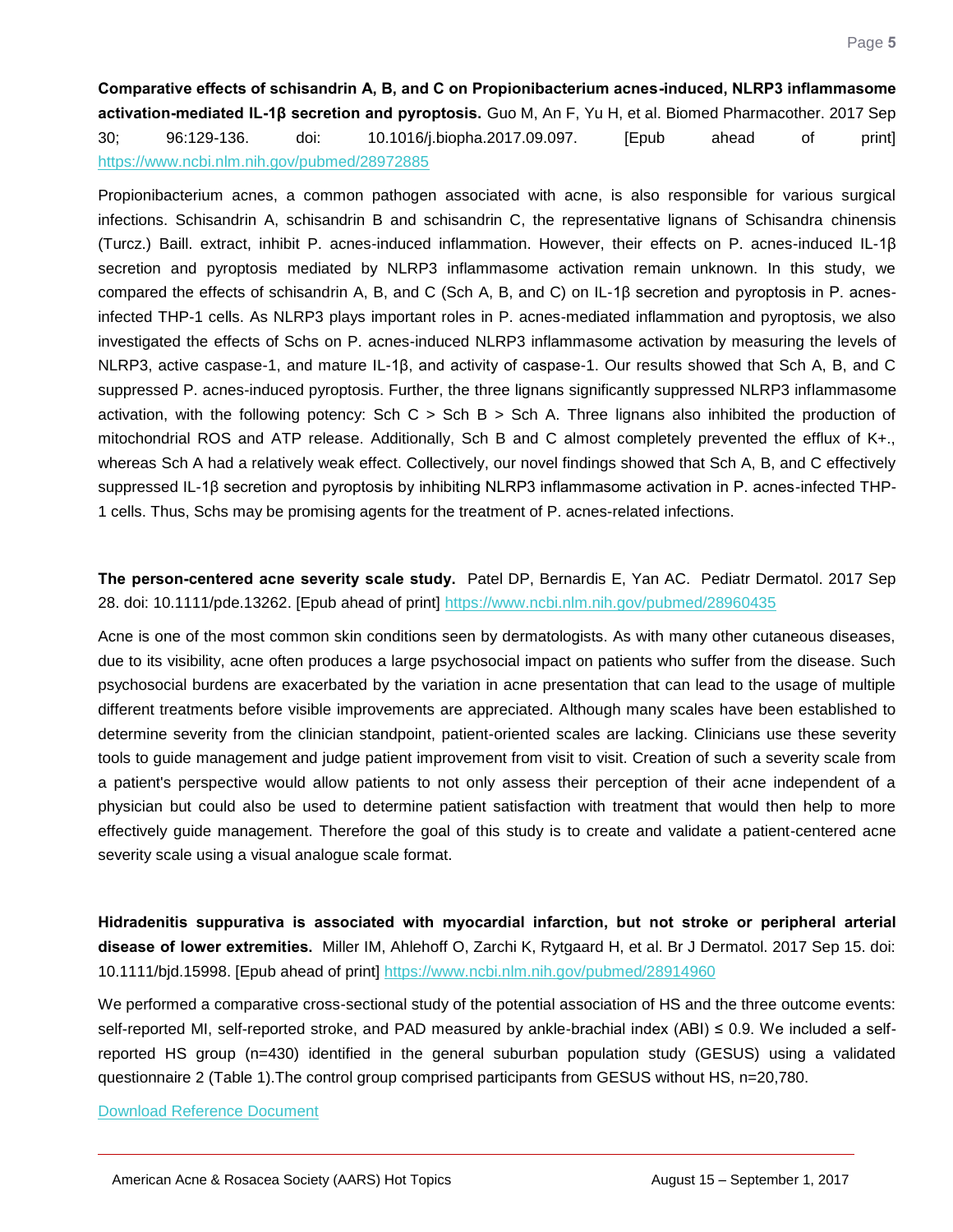<span id="page-6-0"></span>**Uncovering burden disparity: A comparative analysis of the impact of moderate-to-severe psoriasis and hidradenitis suppurativa.** Hamzavi IH, Sundaram M, Nicholson C, Zivkovic M, et al. J Am Acad Dermatol. 2017 Sep 13. pii: S0190-9622(17)32156-4. doi: 10.1016/j.jaad.2017.07.027. [Epub ahead of print] <https://www.ncbi.nlm.nih.gov/pubmed/28917381>

BACKGROUND: Psoriasis and hidradenitis suppurativa (HS) exhibit distinct clinical features, but no studies have directly compared the health-related quality of life (HRQoL) in patients with moderate-to-severe manifestations of these conditions. OBJECTIVE: To determine which disease is associated with more severe HRQoL impairment. METHODS: Weighted averages of each of the following baseline HRQoL measures were determined and compared between HS and psoriasis populations from 5 clinical trials: Visual Analog Scale (VAS) for pain, Total Work Productivity Impairment, Dermatology Life Quality Index; EuroQOL 5D VAS, and Short Form-36 Health Survey. RESULTS: Compared with patients with psoriasis, patients with HS reported higher scores for VAS-pain (54.3 vs 36.1 [P < .0001]), Dermatology Life Quality Index (15.3 vs 11.3 [P < .0001]), EuroQOL 5D VAS (58.8 vs 50.8 [P < .0002]), and Total Work Productivity Impairment (35.4 vs 18.2). Patients with HS had lower Short Form-36 Health Survey scores than did patients with psoriasis (physical, 39.6 vs 49.0; mental, 41.5 vs 47.5 [both P < .0001]). LIMITATIONS: This analysis was performed using published summary data rather than patient-level data, and weighted pooled averages were compared. CONCLUSIONS: Patients with HS have a higher HRQoL burden than patients with psoriasis. This study clearly documents the needs of patients with HS and the potential impact of medical, scientific, and societal consensus for the development of more effective HS treatments.

[Download Reference Document](http://files.constantcontact.com/c2fa20d1101/8c2e0a35-8370-486e-9962-eeb89b2fb7e3.pdf?ver=1507926482000)

<span id="page-6-1"></span>**Role of demodex mite infestation in rosacea: A systematic review and meta-analysis**. Chang YS1, Huang YC2. J Am Acad Dermatol. 2017 Sep;77(3):441-447.e6. doi: 10.1016/j.jaad.2017.03.040. <https://www.ncbi.nlm.nih.gov/pubmed/28711190>

BACKGROUND: The reported prevalence and degrees of Demodex mite infestation in rosacea vary widely. OBJECTIVE: We sought to conduct an evidence-based meta-analysis of the prevalence and degrees of Demodex mite infestation in patients with rosacea. METHODS: Systematic literature review and meta-analysis were conducted. Odds ratios for prevalence of infestation and standardized mean difference (SMD) for Demodex density in patients with rosacea were pooled. Subgroup analysis for type of rosacea, control group, and sampling and examination methods were also performed. RESULTS: Twenty-three case-control studies included 1513 patients with rosacea. Compared with the control patients, patients with rosacea were more likely to be infested by Demodex mites [odds ratio, 9.039; 95% confidence interval (CI), 4.827-16.925] and had significantly higher Demodex density (SMD, 1.617; 95% CI, 1.090-2.145). Both erythematotelangiectatic rosacea (SMD, 2.686; 95% CI, 1.256-4.116) and papulopustular rosacea (SMD, 2.804; 95% CI, 1.464-4.145) had significantly higher Demodex density than did healthy control patients. LIMITATIONS: Interstudy variability was high, and a causal relationship could not be established by case-control studies. CONCLUSIONS: Patients with rosacea had significantly higher prevalence and degrees of Demodex mite infestation than did control patients. Demodex mites may play a role in both erythematotelangiectatic rosacea and papulopustular rosacea.

[Download Reference Document](http://files.constantcontact.com/c2fa20d1101/a836768c-a7bd-465f-92f7-793a7c48727d.pdf?ver=1507926481000)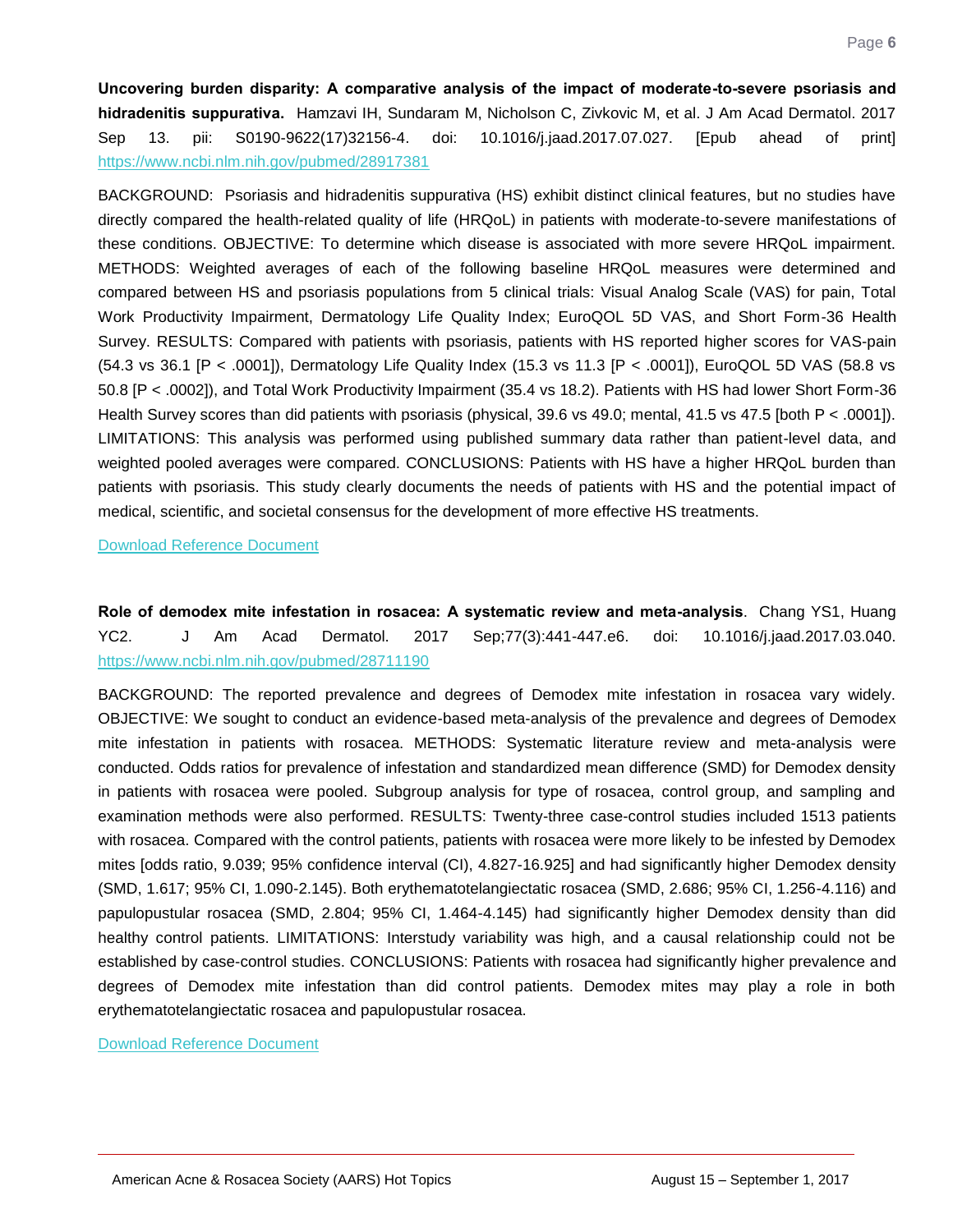<span id="page-7-0"></span>**The burden of illness of erythematotelangiectatic rosacea and papulopustular rosacea: findings from a web-based survey.** Del Rosso JQ1, Tanghetti EA2, Baldwin HE3, Rodriguez DA4, Ferrusi IL5. J Clin Aesthet Dermatol. 2017 Jun;10(6):17-31. <https://www.ncbi.nlm.nih.gov/pmc/articles/PMC5605205/>

Objective: Evaluate patients' perceptions of rosacea symptoms and treatments. Design: Cross-sectional, webbased survey conducted from May 8 to July 1,2015. Setting: E-mail invitation. Participants: Male and female adults in the United States who self-reported having a physician's diagnosis of rosacea. Measurements: Sociodemographic and clinical characteristics were collected for eligible respondents using the Self-Assessment of Rosacea Facial Redness scale and the Symptom Assessment for Rosacea Facial Bumps and Pimples questionnaire. Respondents were instructed how to differentiate erythematotelangiectatic rosacea and papulopustular rosacea. Use of different treatments and satisfaction with treatment were assessed, as were coping mechanisms. Results: More than 4,000 individuals responded and 600 completed the survey. The participants' mean age was 51.7 years and more than 90 percent rated their rosacea severity as mild or moderate. Most practiced stress and/or anxiety management, used makeup to cover rosacea, used sun protection, and changed their exercise regimens to cope with rosacea flare-ups. Participants reported avoiding sun exposure, hot baths and saunas, and specific skin care products to circumvent potential rosacea flare-ups. More than half (55.7%) had used a prescribed topical agent for rosacea in the preceding month, and 26.3 percent had used a prescribed oral antibiotic. Fewer than half were satisfied with treatment outcomes. Conclusion: Despite the chronic nature of rosacea, participants commonly used prescription agents only to treat flare-ups and relied on sun protection and other avoidance mechanisms to reduce their frequency. Education is needed to communicate the long-term nature of rosacea and the need for continued treatment to maintain long-term control.

[Download Reference Document](http://files.constantcontact.com/c2fa20d1101/2b25490f-3714-40a5-bdf4-c34b90316c15.pdf?ver=1507926481000)

<span id="page-7-1"></span>**Treatment of moderate-to-severe acne vulgaris in a Hispanic population: A post-hoc analysis of the efficacy and tolerability of clindamycin 1.2%/ benzoyl peroxide 3.75% gel.** Alexis AF1, Cook-Bolden F2, Lin T3. J Clin Aesthet Dermatol. 2017 Jun;10(6):36-43. <https://www.ncbi.nlm.nih.gov/pmc/articles/PMC5605206/>

Background: Acne vulgaris (acne) is highly prevalent in the Hispanic population as it is in other racial/ethnic groups. While nuances in the presentation, quality-of-life impact, and approach to therapy of acne have been reported in various racial ethnic groups and skin types, data on the Hispanic population are limited, and yet they are the fastest growing population in the United States. Potential for irritation, dryness, and pigmentary alteration (due to acne and/or treatment) are key concerns in the management of acne in Hispanic populations. Evaluation of the efficacy and tolerability of topical therapies in this growing segment of the population is therefore important. Methods: A post-hoc analysis of efficacy and cutaneous tolerability in 136 Hispanic subjects receiving clindamycin phosphate 1.2%/benzoyl peroxide (BP) 3.75% gel or vehicle from a 12-week, multicenter, double-blind study of 498 subjects with moderate-to-severe acne. Data was compared to that seen in the non-Hispanic population in the Phase 3 study. Results: Mean reductions in inflammatory and noninflammatory lesions (63.6% and 54.3%, respectively) were significantly greater with clindamycin phosphate 1.2%/BP 3.75% gel versus vehicle (P=0.001 and 0.008, respectively) and numerically greater than the reductions seen in the non-Hispanic population. Treatment success, a 2-grade reduction in severity from baseline (36.5%), was also greater than vehicle at Week 12. Cutaneous tolerability was excellent with all mean scores less than or equal to 0.2 at Week 12 (where 1=mild). No subjects discontinued due to adverse events. Conclusion: Clindamycin phosphate 1.2%/BP 3.75% gel was well tolerated and efficacious in the Hispanic population. Compared with the general population, Hispanic acne subjects were not